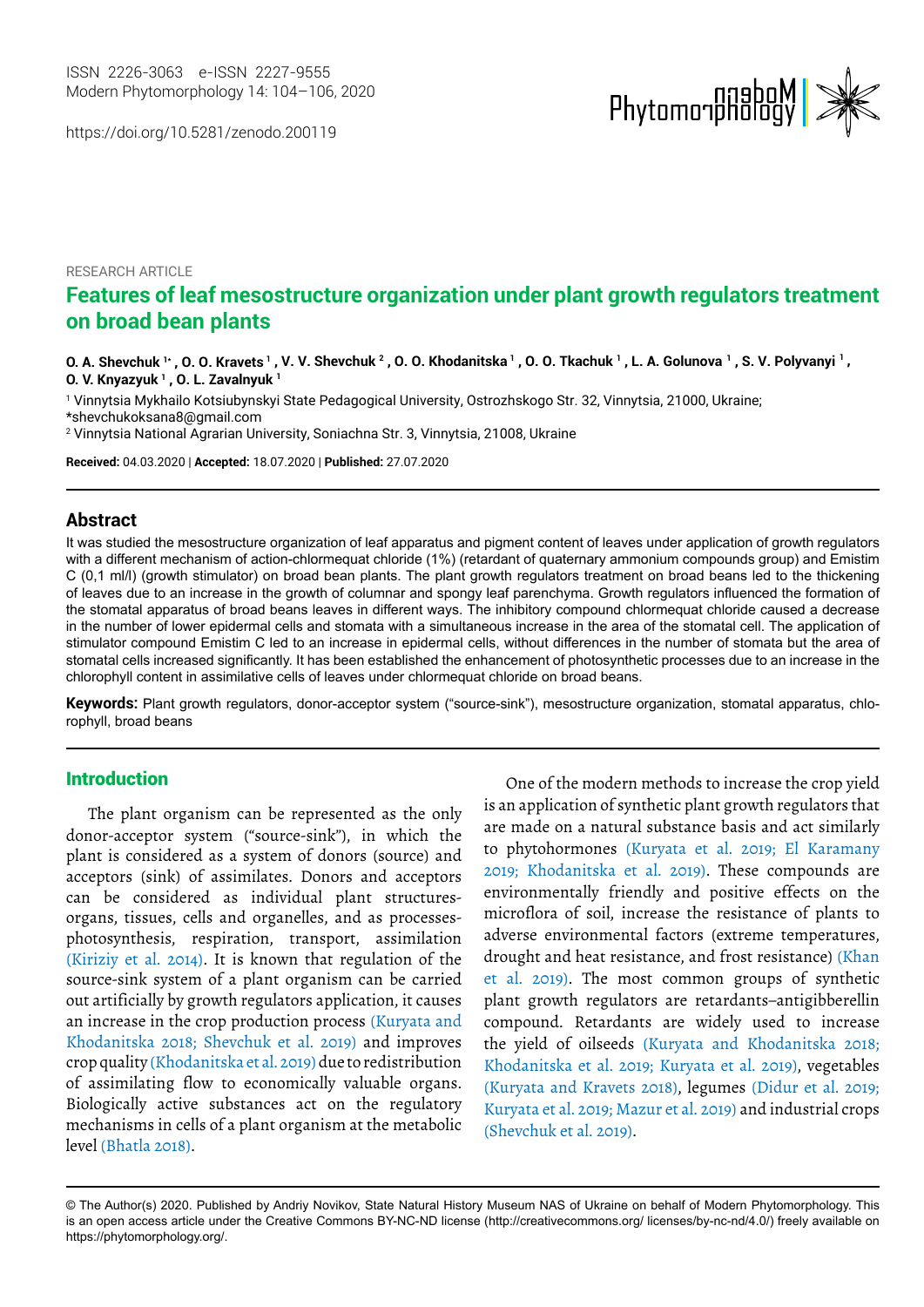It is necessary to make attention to legumes due to the growing deficiency of protein. The value of these crops lies in the fact that they not only increase the resources of food and feed grains but also increase soil fertility and crop production (Pankievicz et al. 2019). The broad bean plants have a great importance among legumes grown in our country for the grains and green manure. They produce high yields on heavy clay soils compared to peas and fodder lupins, fix nitrogen from the atmosphere and are a good predecessor for winter and spring wheat. In this case, the issue of this study was to establish the application of stimulator Emistim C and inhibitor chlormequat chloride on the mesostructure features of the leaf apparatus of broad bean plants.

# Materials and Methods

#### **Plant material**

Broad bean plants cv. Vizir was treated with aqueous solutions of chlormequat chloride (∇∇∇-720) (1%) and growth stimulator Emistim C (0,1 ml/l) to complete the wetting of leaves at shoot height 10 cm-15 cm. Mesostructure organization of leaves was studied on a fixed material according to the generally accepted method of Mokronosov A.T. and Borzenkova R.A.

#### **Data analysis**

It was used a mixture of equal parts of ethanol, glycerol and water with the addition of 1% formalin for the preservation of leaves. The maceration agent was a 5% solution of acetic acid in 2 mol/l hydrochloric acid. The method of partial maceration of leaf tissue was used to determine epidermal cells. Measurement of the area of epidermal cells was carried out by using a microscope and an ocular micrometer MOB-1-15x. The number of cells in the tissue per unit area of the field of view was calculated with a followed calculation of one cell and its volume. The chlorophyll content was determined in the fresh matter by spectrophotometric method on the spectrophotometer SF-16. The analytical repeatability of the research is fivefold (AOAS, 2010). The statistical processing of results was performed by the method of one-way analysis of variance.

# **Results**

### **Features of mesostructure organization of leaves**

The results of the study of the anatomical structure of leaves indicate the restructuring of leaf apparatus of treated plants under application of growth inhibitor chlormequat chloride and stimulator Emistim C on broad beans (Tab. 1.). It was observed that the thickness of the leaf blade of treated plants increased due to the growth

of parenchyma. It was found that both growth regulators increased the volume of columnar cells and the size (length and width) of spongy parenchyma cells of leaves.

**Table 1.** Leaf mesostructure indicators under plant growth regulators treatment on the broad bean.

| <b>Measurements</b>                                                               | Control               | Chlormequat<br>chloride       | <b>Emistim C</b>                |
|-----------------------------------------------------------------------------------|-----------------------|-------------------------------|---------------------------------|
| Thickness of leave, um                                                            | $231.6 \pm 0.17$      | $250.4 \pm 2.35$ <sup>*</sup> | $260.1 \pm 8.48^*$              |
| Volume of palisade<br>parenchyma, $\mu m^3$                                       | 3997,6 $\pm$<br>72,03 | 4645,6 $\pm$<br>$62.61*$      | $6387.4 \pm 64.63$ <sup>*</sup> |
| Length of spongy cells,<br>μm                                                     | $25.9 \pm 1.18$       | $28.7 \pm 1.12$               | $28.2 \pm 0.62$                 |
| Width of spongy cells,<br>μm                                                      | $17.9 \pm 0.72$       | $18.3 \pm 0.46$               | $19,1 \pm 0,78$                 |
| Number of stomata on 1<br>$\mathsf{mm}^2$ of the abaxial leaf<br>surface, pieces  | $277.6 \pm 10.95$     | $193.6 \pm 5.60^*$            | $287,8 \pm 6,11$                |
| Area of a stomata, $\mu m^2$                                                      | $421.6 \pm 7.24$      | $450.0 \pm 8.87$ <sup>*</sup> | $472.7 \pm 6.92^*$              |
| Number of epidermal<br>cells on 1 $mm2$ of the<br>abaxial leaf surface,<br>pieces | $705.5 \pm 9.42$      | 468,6 $\pm$<br>10.69*         | $817.5 \pm 10.44$               |

Note: \* difference is significant at p<0,05

It was found an increase of columnar parenchyma that is the main assimilation tissue of leaves. The stomata of the lower epidermis are important for the transpiration processes–a physiological process that creates a continuous flow of water from the root system to leaves, combining all plants in a single system, and protects the plant organism from overheating.

Plant growth regulators influenced the formation of the stomatal apparatus of broad bean leaves. The number of stomata decreased under chlormequat chloride treatment and their number remained practically unchanged under Emistim C. The application of inhibitory compound chlormequat chloride led to a decrease in the epidermal cells and the number of stomata with a simultaneous increase in the stomatal cell area. The treatment of stimulator Emistim C led to an increase in the number of epidermal cells, but the number of stomata changed and the area of stomatal cells increased significantly.

#### **Leaf pigment content**

The effectiveness of photosynthesis is determined by the functional state of the photosynthetic apparatus, one of the indicators of which is the pigment content. An increase in photosynthetic processes at the beginning of vegetation can be indicated by an increase in the chlorophyll content of broad bean plants (Fig. 1.). Application of chlormequat chloride increased in the pigment content by 29% compared to control. Growth stimulator Emistim C not affected on the pigment content, it was close to control at the last stages of vegetation.